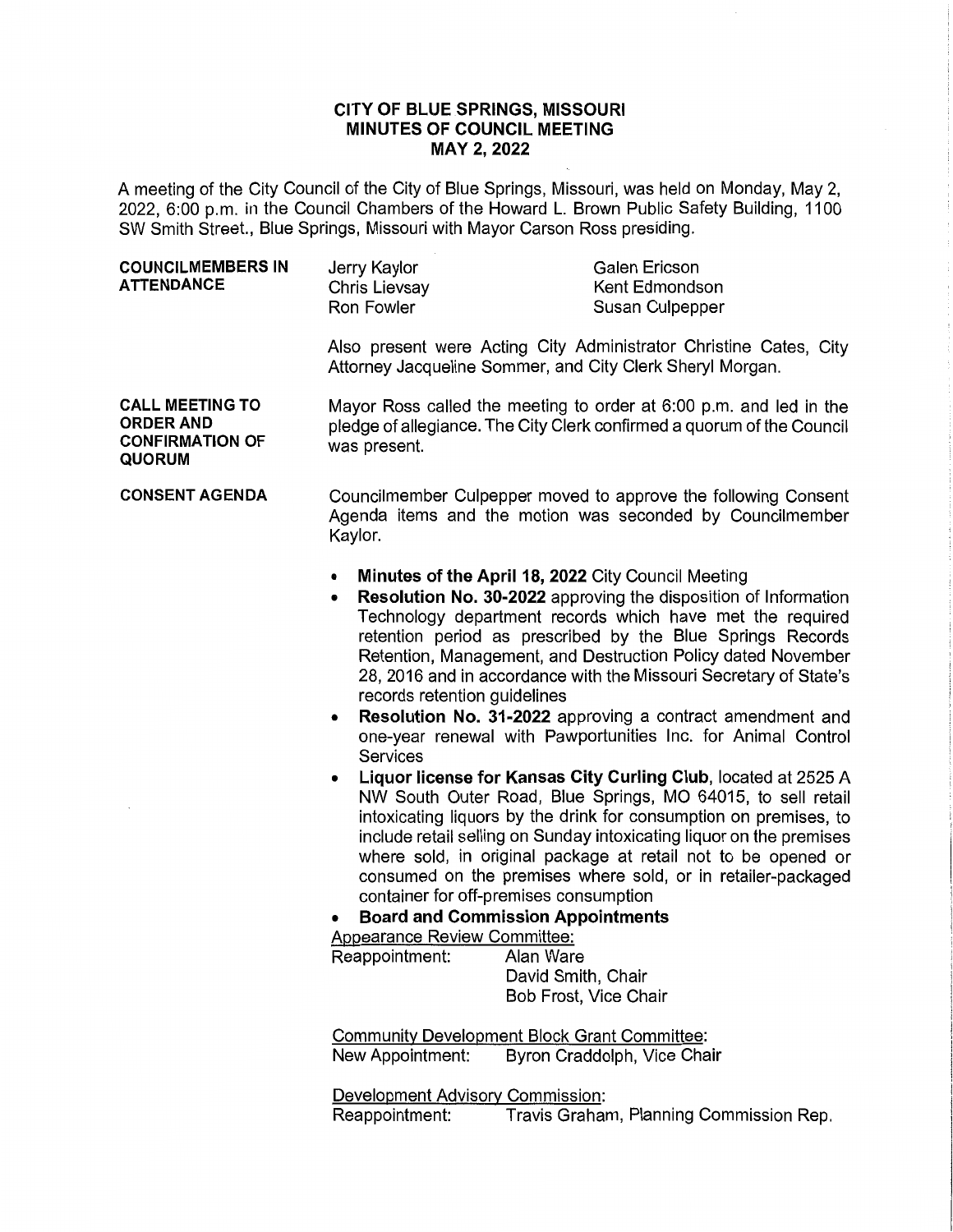Travis Graham, Chair Orion Berridge, Vice Chair

| Downtown Review Board:<br>Reappointment:       | Mitchell Peil, Planning Commission Rep. 1<br>LaKeisha Veal, Planning Commission Rep. 2<br>Tom Rohr, Alternate Planning Commission<br>Rep. |
|------------------------------------------------|-------------------------------------------------------------------------------------------------------------------------------------------|
|                                                | LaKeisha Veal, Vice Chair                                                                                                                 |
| <b>Economic Development Council:</b>           |                                                                                                                                           |
| New Appointment:                               | Ann Benson                                                                                                                                |
| Reappointment:                                 | Becky Nace, Chair<br>Joey Zarrillo, Vice Chair                                                                                            |
| <b>Historic Preservation Commission:</b>       |                                                                                                                                           |
| Reappointment:                                 | <b>Ryan Crider</b>                                                                                                                        |
|                                                | Ken Billups, Jr., Planning Commission Liaison<br>Frances Hose, Chair                                                                      |
| <b>Human Relations Commission:</b>             |                                                                                                                                           |
| New Appointment:                               | Kristi Branstetter                                                                                                                        |
|                                                | Latricia Buford<br>Meaghan Higgins                                                                                                        |
|                                                | <b>Sharon Larson</b>                                                                                                                      |
|                                                | <b>Richard Mitchem</b>                                                                                                                    |
|                                                | <b>Nichlaus Stephens</b><br>Rachel Williams                                                                                               |
|                                                | Richard Mitchem, Chair                                                                                                                    |
|                                                | Rachel Williams, Vice Chair                                                                                                               |
| <u>Land Bank</u> :                             |                                                                                                                                           |
| Reappointment:                                 | Jennifer Irey                                                                                                                             |
| Park Commission:                               |                                                                                                                                           |
| Reappointment:                                 | Tony Lopez<br>Keith Hannaman, Chair                                                                                                       |
| New Appointment:                               | Almitra Buzan                                                                                                                             |
|                                                | Jon Burke, Vice Chair                                                                                                                     |
| <b>Planning Commission:</b>                    |                                                                                                                                           |
| Reappointment:                                 | Travis Graham<br>LaKeisha Veal                                                                                                            |
| <b>Public Art Commission:</b>                  |                                                                                                                                           |
| Reappointment:                                 | Ramon Magee                                                                                                                               |
|                                                | Eleanor Frasier, Chair<br>Ramon Magee, Vice Chair                                                                                         |
| New Appointment:                               | <b>Robert Buzan</b>                                                                                                                       |
| <b>Public Safety Citizens' Advisory Board:</b> |                                                                                                                                           |
| Reappoint:                                     | Doug Stacer                                                                                                                               |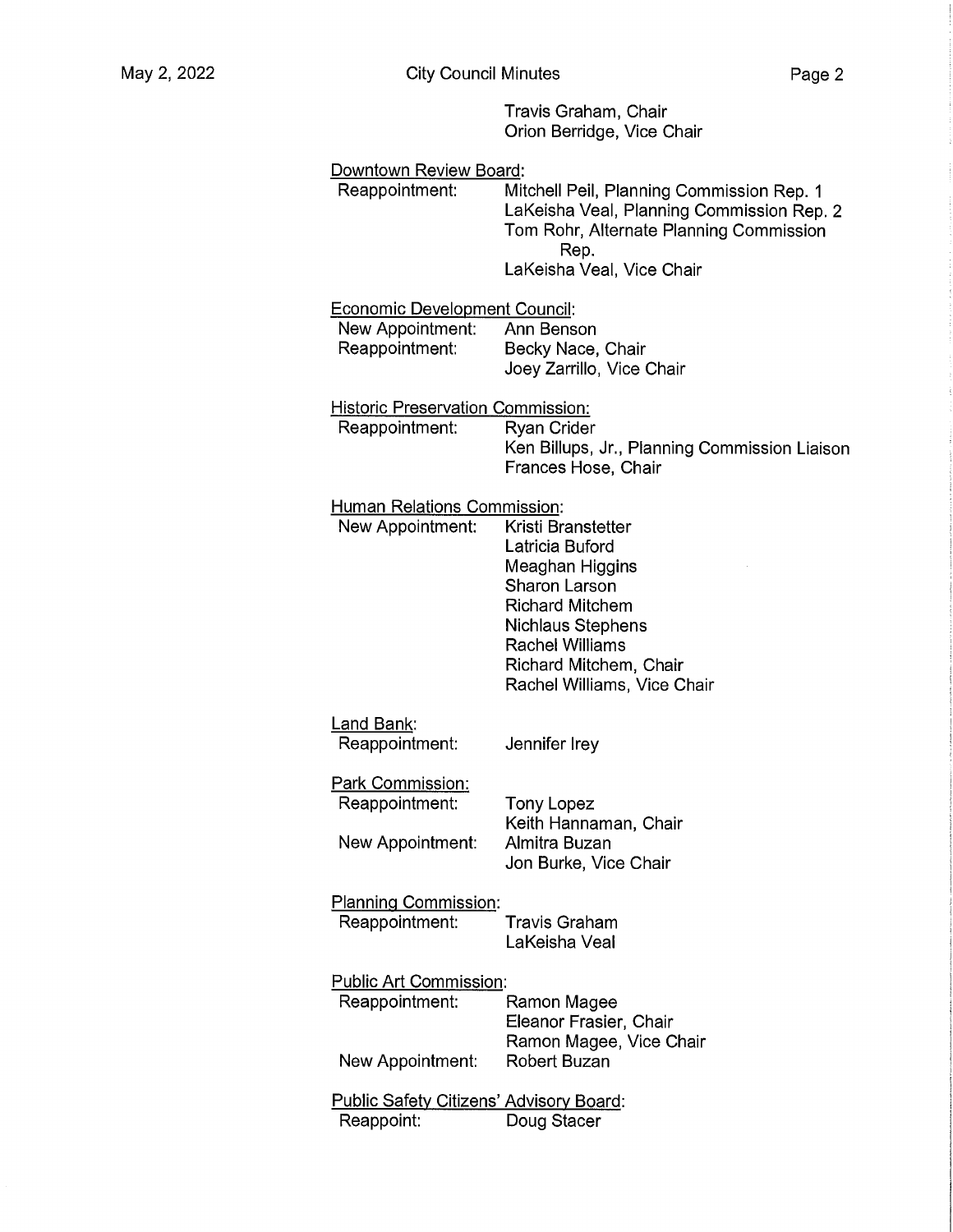New Appointment: Matt Calhoun Roy Boyd, Chair Doug Stacer, Vice Chair

Solid Waste Management Commission: Reappointment: Ann Leinn Gibson Michael Brown John Nolan, Chair Ann Leinn Gibson, Vice Chair

The above Consent Agenda items were approved with the following vote:

| Kaylor – Aye    | $Ericson - Aye$  |
|-----------------|------------------|
| Lievsay $-$ Aye | Edmondson - Aye  |
| $Fowler - Aye$  | Culpepper - Aye  |
|                 | Mayor Ross - Ave |

**PUBLIC HEARING** - **REZONING OF 2501 SW 40 HIGHWAY FOR FRISBIE MONUMENTS (RZ-03-22- 8203)**  Mayor Ross opened the Public Hearing to consider rezoning property from General Business/Planned Unit Development to Light Industrial/ Planned Unit Development to allow research and development, manufacturing and the rental of space to industrial type businesses located at 2501 SW 40 Highway and generally located at the northeast corner of SW 40 Highway and Cemetery Road (RZ-03-22-8203) at 6:02 p.m. The minutes of the public hearing were recorded by a certified court reporter. City Clerk Sheryl Morgan entered one exhibit into the record.

**STAFF REPORT**  Director of Community Development Mike Mallon reviewed the details of the proposed rezoning and addressed questions from the Council. Mr. Mallon addressed questions from Council.

**APPLICANT**  The applicant, Kevin Frisbie, was available for questions from the Council.

> The Mayor, hearing no further comments for or against, closed the public hearing at 6:09 p.m.

**INTRODUCTION AND 1ST READING - BILL NO. 4979**  - **REZONING OF 2501 SW 40 HIGHWAY FOR FRISBIE MONUMENTS (RZ-03-22-8203)** 

Councilmember Culpepper introduced Bill No. 4979 rezoning property from General Business/Planned Unit Development to Light Industrial/ Planned Unit Development to allow research and development. manufacturing, and the rental of space to industrial type businesses located at 2501 SW 40 Highway and generally located at the northeast corner of SW 40 Highway and Cemetery Road (RZ-03-22-8203). City Clerk Sheryl Morgan made the first reading of Bill No. 4979 by title; copies of the proposed Bill having previously been made available to the public.

Councilmember Fowler moved to approve Bill No. 4979 upon its first reading and proceed with the second reading. Motion seconded by Councilmember Kaylor and carried unanimously.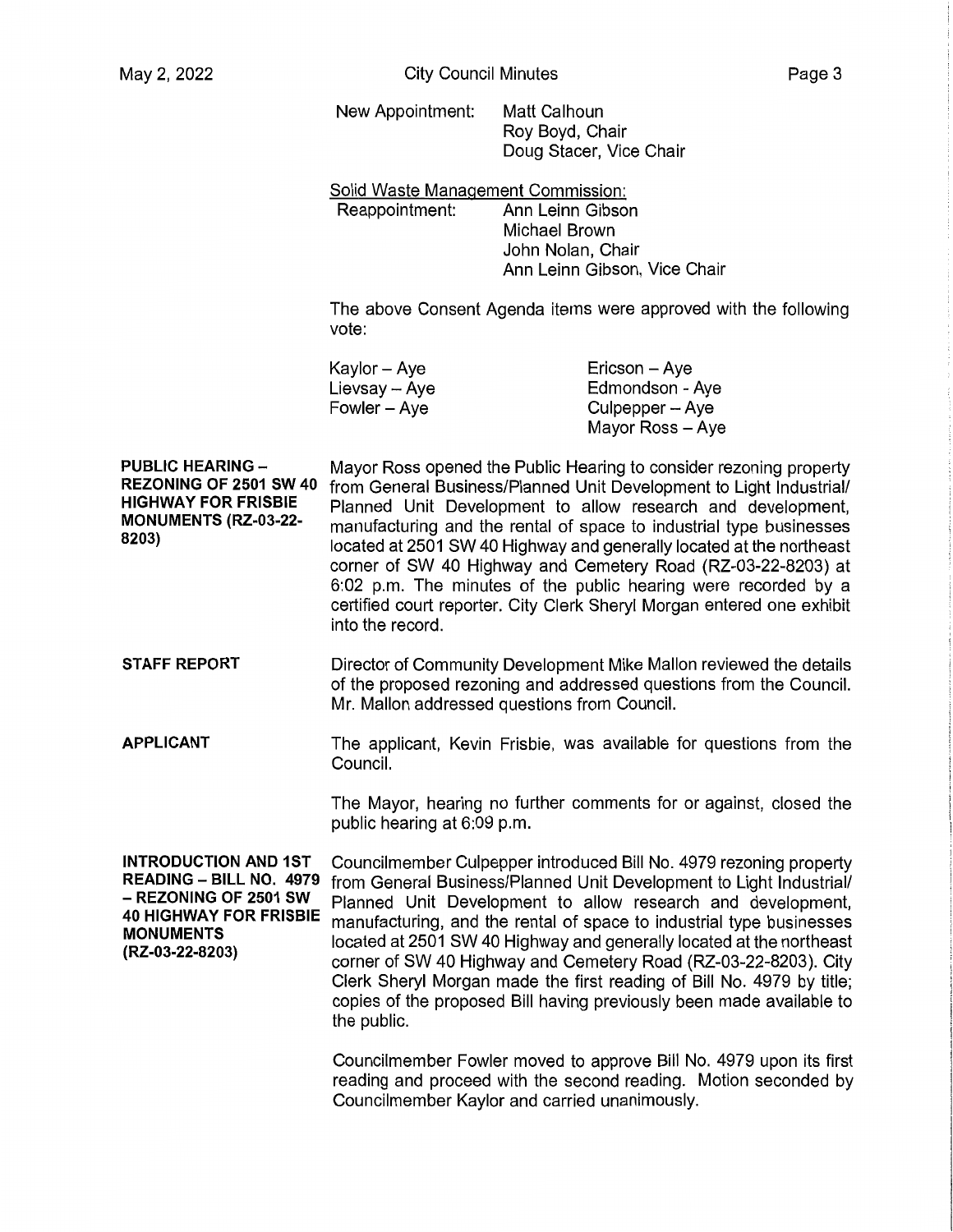| May 2, 2022                                                                                                                            | <b>City Council Minutes</b>                                                                                                                                                                                                                                                                                                                                                                                      |                                                                        | Page 4 |
|----------------------------------------------------------------------------------------------------------------------------------------|------------------------------------------------------------------------------------------------------------------------------------------------------------------------------------------------------------------------------------------------------------------------------------------------------------------------------------------------------------------------------------------------------------------|------------------------------------------------------------------------|--------|
| 2ND READING - BILL NO.<br>4979                                                                                                         | Ms. Morgan made the second reading of Bill No. 4979 by title.<br>Councilmember Fowler moved to adopt Bill No. 4979 upon its second<br>reading and give it ORDINANCE NO. 5112, with a copy attached<br>hereto and made a part of the minutes. Motion seconded by<br>Councilmember Kaylor and carried with the following vote:                                                                                     |                                                                        |        |
|                                                                                                                                        | Lievsay - Aye<br>Fowler - Aye<br>Ericson - Aye                                                                                                                                                                                                                                                                                                                                                                   | Edmondson - Aye<br>Culpepper - Aye<br>Kaylor - Aye<br>Mayor Ross - Aye |        |
| <b>PUBLIC HEARING -</b><br><b>REZONING OF 2501 NW</b><br><b>JEFFERSON FOR GUIER</b><br>FENCE (RZ-03-22-8202)                           | Mayor Ross opened the Public Hearing to consider rezoning from<br>General Business to Regional Commercial for a building/construction<br>contractor office on a 4.82 +\- acre property located at 2501 NW<br>Jefferson Street (RZ-03-22-8202) at 6:10 p.m. The minutes of the<br>public hearing were recorded by a certified court reporter. City Clerk<br>Sheryl Morgan entered one exhibit into the record.    |                                                                        |        |
| <b>STAFF REPORT</b>                                                                                                                    | Associate Planner Shana Kelly reviewed the details of the proposed<br>rezoning and addressed questions from the Council. Ms. Kelly and<br>Community Development Director Mike Mallon addressed questions<br>from the Council regarding current contractor parking in the lot.                                                                                                                                    |                                                                        |        |
| <b>APPLICANT</b>                                                                                                                       | Applicant Kelly Guier was present to address questions from the<br>Council.                                                                                                                                                                                                                                                                                                                                      |                                                                        |        |
|                                                                                                                                        | The Mayor, hearing no further comments for or against, closed the<br>public hearing at 6:25 p.m.                                                                                                                                                                                                                                                                                                                 |                                                                        |        |
| <b>INTRODUCTION AND 1ST</b><br>READING - BILL NO. 4980<br>- REZONING OF 2501 NW<br><b>JEFFERSON FOR GUIER</b><br>FENCE (RZ-03-22-8202) | Councilmember Culpepper introduced Bill No. 4980 rezoning from<br>General Business to Regional Commercial for a building/construction<br>contractor office on a 4.82 +\- acre property located at 2501 NW<br>Jefferson Street (RZ-03-22-8202). City Clerk Sheryl Morgan made the<br>first reading of Bill No. 4980 by title; copies of the proposed Bill having<br>previously been made available to the public. |                                                                        |        |
|                                                                                                                                        | Councilmember Fowler moved to approve Bill No. 4980 upon its first<br>reading and proceed with the second reading. Motion seconded by<br>Councilmember Kaylor and carried unanimously.                                                                                                                                                                                                                           |                                                                        |        |
| 2ND READING - BILL NO.<br>4980                                                                                                         | Ms. Morgan made the second reading of Bill No. 4980 by title.<br>Councilmember Fowler moved to adopt Bill No. 4980 upon its second<br>reading and give it ORDINANCE NO. 5113, with a copy attached<br>hereto and made a part of the minutes. Motion seconded by<br>Councilmember Kaylor and carried with the following vote:                                                                                     |                                                                        |        |